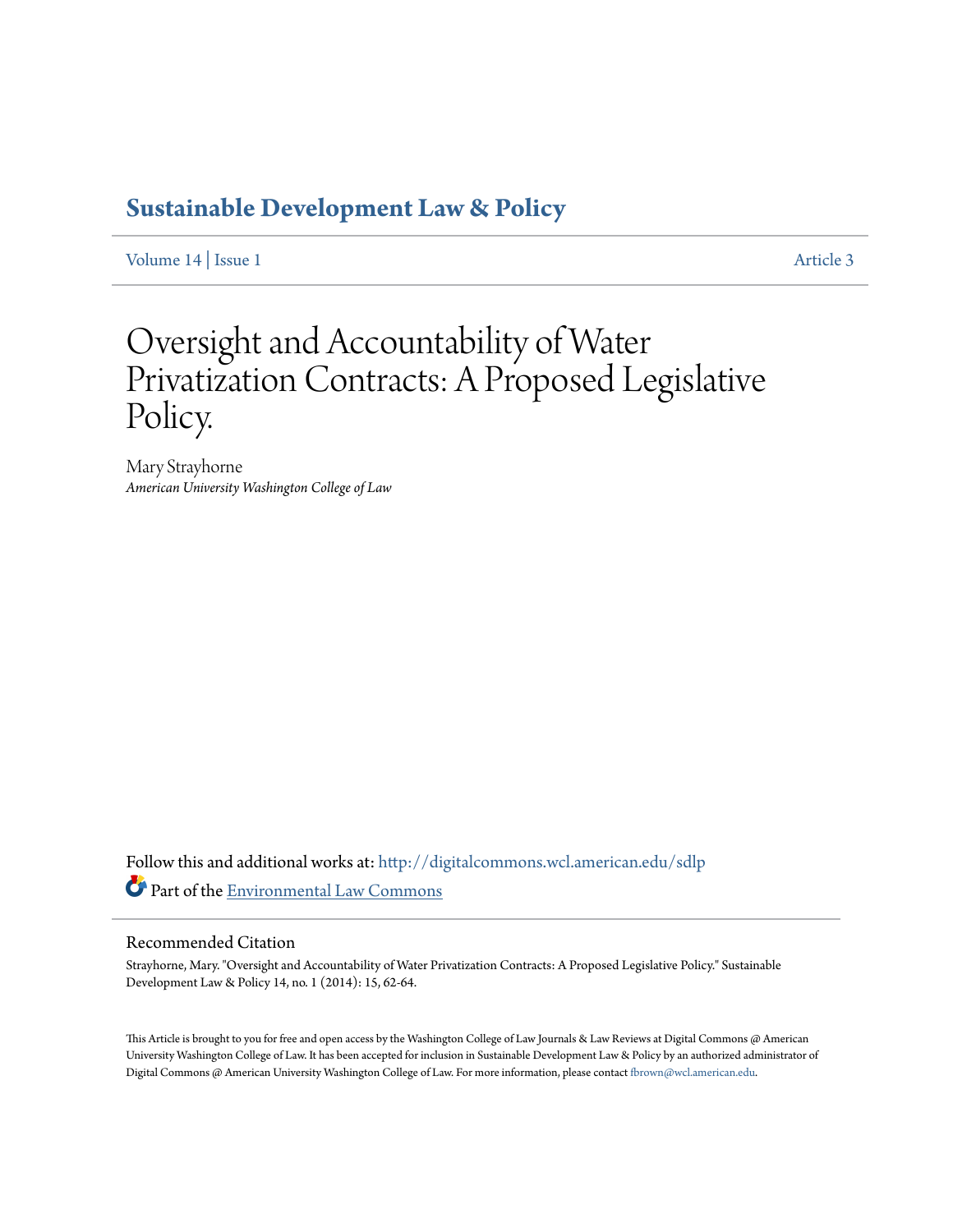# OVERSIGHT AND ACCOUNTABILITY OF WATER PRIVATIZATION CONTRACTS: A PROPOSED LEGISLATIVE POLICY

*By Mary Strayhorne\**

state drinking water is essential to human survival and is the center of an international debate over the privatization of public access to this vital, but increasingly scarce, natural resource.<sup>1</sup> This problem has even arisen in the United States, where potable water remains widely available but has become increasingly scarce in many cities.<sup>2</sup> A key issue entrenched within this debate is whether local governments should allow private companies to control, maintain, and service municipal water infrastructure and service systems.<sup>3</sup> Sustainability scholars and conservationists are concerned that current privatization allows private companies to generate profits at the expense of municipal water source communities.4 Despite these concerns, many municipalities are entering privatization contracts with private water companies to reduce the financial burden to upgrade, maintain, and operate water infrastructure and shift the cost-induced rate increases away from political responsibility.5 This feature article proposes a federal or state legislative policy that would promote local community stewardship by conditioning certain appropriations on municipal grants of privatization contracts. The primary goals of this stewardship would address accountability and oversight concerns over private control of municipal water and sanitation.<sup>6</sup> This article proposes a policy for granting privatization contracts to private water companies, requiring a municipality to show the private company (1) is a domestically owned, operated, and incorporated company, (2) with a business purpose that involves a direct benefit to the target local community's market, and (3) employs a certain percentage of municipal residents as a prerequisite to granting privatization contracts.7

Water privatization gained momentum in the United States during the 1980s and into the 1990s, with an increased need to update or replace municipal water infrastructure, reduce water consumption rates, and comply with federal drinking water quality standards.8 As of 2007, approximately 600 U.S. cities within forty-three states had entered into municipal water privatization contracts.<sup>9</sup> Faced with limited revenue, many of these municipalities saw privatization as the only practical solution for providing water to the community but often failed to preserve "ecological integrity and sustainability" of the community that provided the water source.10 For example, the City of Atlanta, Georgia entered into a twenty-year contract with United Water, a U.S. subsidiary of Suez Environment, a French-owned water company that provides water services to approximately 115 million people in 130 countries.<sup>11</sup> After only four years, the city terminated the contract due to Suez' inability to address systemic failures in water system infrastructure repair and maintenance that caused severe service interruptions, water waste, and threats to public health.<sup>12</sup>

In the Atlanta-Suez water contract debacle, privatization failed to adequately serve a beneficial function, and it cost the city valuable natural and financial resources that exacerbated an already developing water shortage.<sup>13</sup> The problems Atlanta faced following the privatization of its municipal water system, combined with its increasing sprawl, left the city with a higher demand for water from its primary supply at Lake Lanier.<sup>14</sup> This increased demand has further strained a water supply source feeding areas in Florida and Alabama.15

From a stewardship standpoint, the private water companies servicing many U.S. cities and municipalities are often far-removed from the communities they serve, making them less accountable to these communities.16 Some argue that this distance leads to a lack of community and environmental stewardship and has bolstered bottled water sales by undermining the public confidence in public water service.17 Other challenges presented by water privatization manifest in poor long-term management planning and a primary focus on cost reduction. These management priorities both lead to subpar construction and maintenance of water infrastructures and potential negative environmental impacts.18 Private companies providing water services to locations beyond their bases of operation have no significant incentive to build or maintain public water systems for long-term community financial or environmental benefits beyond the expiration or termination of their operating contracts.19 Indeed, the evolution of environmental law in the United States demonstrates that environmental considerations tend to take a back seat to fiscal objectives in private enterprise strategies.20 With this in mind, the accountability of private water service providers and state legislatures is necessary to ensure the protection of local water resource availability, quality, and cost.

A proposed legislative policy that conditions federal or state funding on municipal promotion of private water company stewardship would address many problems faced by underfunded municipalities. By conditioning state funding on promoting public service stewardship, states would be incentivized to implement the policy. A typical state policy would require the private public service provider to be a domestically owned, operated, and incorporated company within the state itself, allowing

*continued on page 62*

*<sup>\*</sup> LL.M. Candidate 2014, American University Washington College of Law*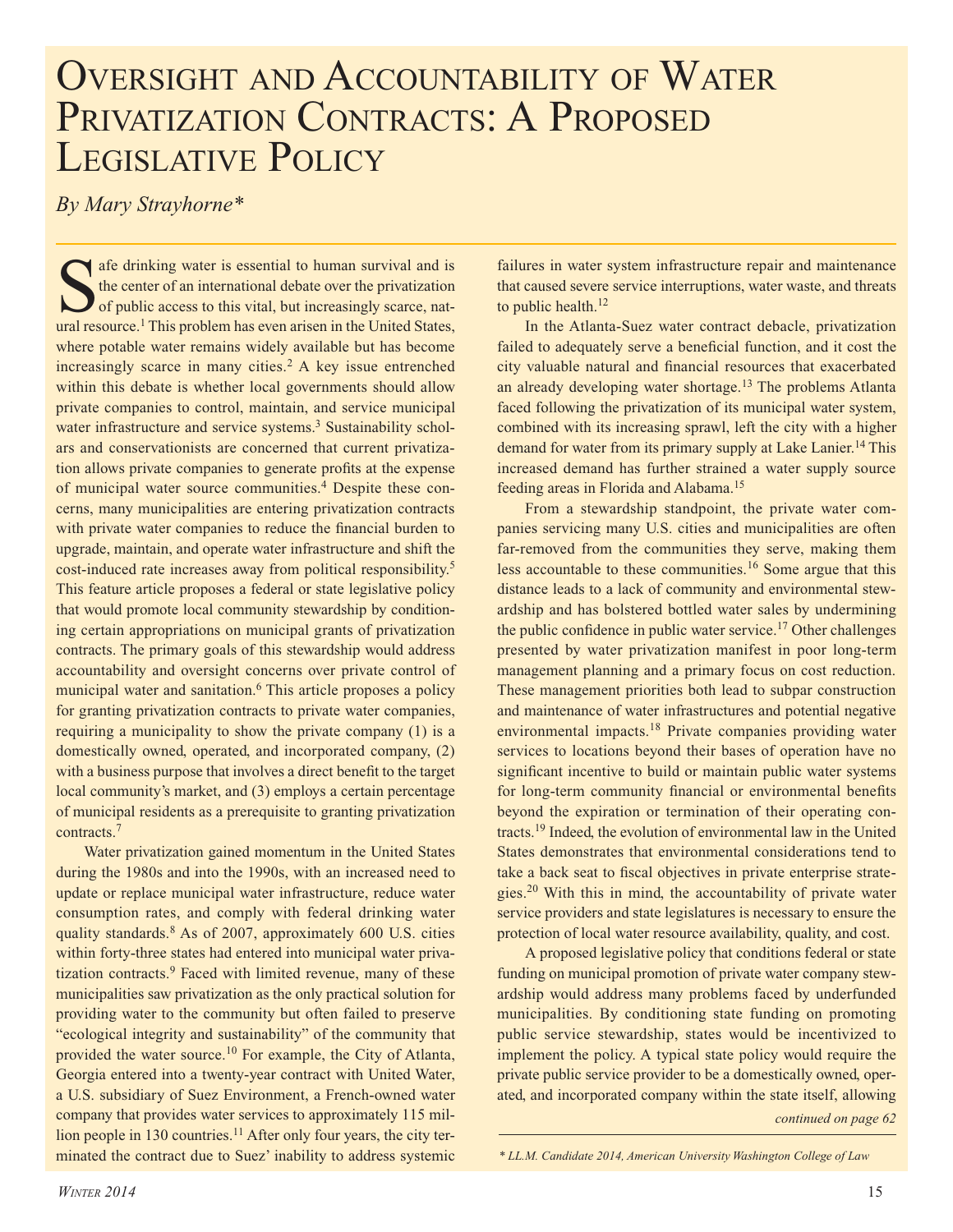## Oversight and Accountability of Water Privatization Contracts: A Proposed Legislative Policy

*continued from page 15*

local government to keep the private entity under close scrutiny and empower states to revoke the company's contract should the company act against its stated purpose. The only exception may be allowing foreign benefits corporations to pledge to provide a public benefit to the state in which it wishes to incorporate.21 Many states have enacted statutes allowing foreign and domestic entities to incorporate as benefits corporations, provided their articles and bylaws state a purpose that involves a benefit to society or the environment, or both. $^{22}$  To modify current policy, the enabling statute that empowers municipalities to enter into privatization contracts would stipulate that the stated purpose of the corporation would include a declaration to directly provide an identifiable and enforceable benefit to the incorporating state.<sup>23</sup>

Finally, under this policy, any privatized contract for water infrastructure, service upgrades or maintenance, funded in whole or in part by municipal or public funds, should be subject to resident hiring requirements.<sup>24</sup> Case law and current trends have tested the constitutionality and authority of state governments to require private companies working on public contracts funded with public funds to fulfill certain requirements, such

as the employment of an established percentage of municipal residents.25 These employment requirements would serve a quality assurance and oversight function by putting responsible, accountable stakeholders in control of the daily operations provided for in the privatization contract.<sup>26</sup>

In light of looming resource shortages, past mismanagement, and systemic water service failures due to a lack of effective oversight, the time has come to promote accountability on the state level for those entities seeking to gain private control of natural resources.27 This accountability must allow states and municipalities to maintain some level of control over these resources and promote the stewardship of local communities by private public service entities. This proposed policy would allow local control of resources but create an accountability mechanism making state legislatures accountable to Congress, and the people and private water companies accountable to state legislatures. Furthermore, this accountability policy will further protect municipal water resource availability and the integrity of water management and maintenance infrastructures for future generations.

### Endnotes: Oversight and Accountability of Water Privatization Contracts: A Proposed Legislative Policy

1 Sharmila L. Murthy, *The Human Right(s) to Water and Sanitation: History, Meaning, and the Controversy Over-Privatization* 18, 31 Berkeley J. INT'L L. 89 (2013) (discussing the United Nations General Assembly attention to the global crisis involving safe drinking water and noting a review of the 2010 minutes of the U.N. General Assembly vote involving human rights and safe drinking water "suggests that the politics around privatization may have influenced the positions of the abstaining countries." Although the article notes the U.N. debate is centered on human rights, there has already been debate from an economic and social rights perspective. The author notes three themes that highlight the "tensions between human rights and the private sector involvement in the water and sanitation sectors" to include "financial stability, efficiency, and dispute resolution."); *see also,* Julie C. Padowski, Dissertation, *The Complexity of Urban Water Resources Management: Water Availability and Vulnerability for Large Cities in the United States* 67, Univ. of Fla. (2011) ("As such urban areas have invested heavily in developing technology to secure the resources needed to meet and maintain these steadily increasing levels of production, although often to the detriment of the environment. . . . Despite constantly growing needs, over the years urban areas have continued to successfully exploit resources, despite their seemingly unsustainable rate of consumption. . . . In the [United States] however, the growing uncertainty surrounding future urban water availability has, for many water providers, become a primary issue of concern. . ."); Julie Padowski & James Jawitz, UNIV. OF FLA., Water Availability and the Vulnerability of Large United States' Cities, GLOBAL WATER Forum (Apr. 16, 2013), http://www.globalwaterforum.org/2013/04/16/wateravailability-and-the-vulnerability-of-large-united-states-cities/ ("Water availability measurements . . . based solely on renewable water supplies indicated that nearly half of the sampled urban population (47%) faced moderate (27%) or severe (20%) risk of water scarcity. Of those considered "at-risk," 14 urban areas were identified as having availability levels below the national average of 600 liters per capita per day (lpcd). These results suggest that these cities

suffer perpetual water shortages not from variability in supply, but rather from a perennial, systematic, lack of water.").

2 Padowski & Jawitz, *supra* note 1*.*

3 Craig Anthony Arnold, *Water Privatization Trends in the United States:*  Human Rights, National Security, and Public Stewardship, 33 WILLIAM & MARY Envtl. L. & Pol'y Rev. 785 (2009); *see also,* Murthy, *supra* note 1, at 123.

<sup>4</sup> *See* Arnold, *supra* note 3 (noting water privatization profit potential encourages: (1) commodification of water counteracting conservation and leading to urban sprawl, (2) rate hikes to offset the cost to update water systems threatening the poorer populations access to water, and (3) private use for profit (i.e., water bottling operations)).

5 Murthy, *supra* note 1, at 18-19, 26 (citing Jennifer Davis, *Private-Sector Participation in the Water and Sanitation Sector*, 30 Ann. Rev. Env't & Resources 145, 154 (2005) (noting also "[t]he more a state delegates its responsibilities to fulfill to a non-state actor, the greater its duty to protect. Accordingly, governments must confront the question of financial sustainability and affordability. While higher tariffs may be needed to improve water and sanitation infrastructure, long-term financing and some form of subsidy for the poor likely will be required to ensure that no one is denied access to basic services due to an inability to pay."); Andrew Nickson & Claudia Vargas, *The Limitations of Water Regulation: The Failure of the Cochabamba Concession in*  Bolivia, 21 BULL. LATIN AM. RES. 99-120 (2002) (arguing that political motives for privatization in communities with limited resources allows politicians to pass responsibility for raising water rates to a private water company to save political face).

Murthy, *supra* note 1, at 26 (citing MATTHEW C. R. CRAVEN, THE INTERNAtional Covenant on Economic, Social, and Cultural Rights: A Perspective on its Development (1995)) (arguing that more oversight and regulation are required by political governing bodies).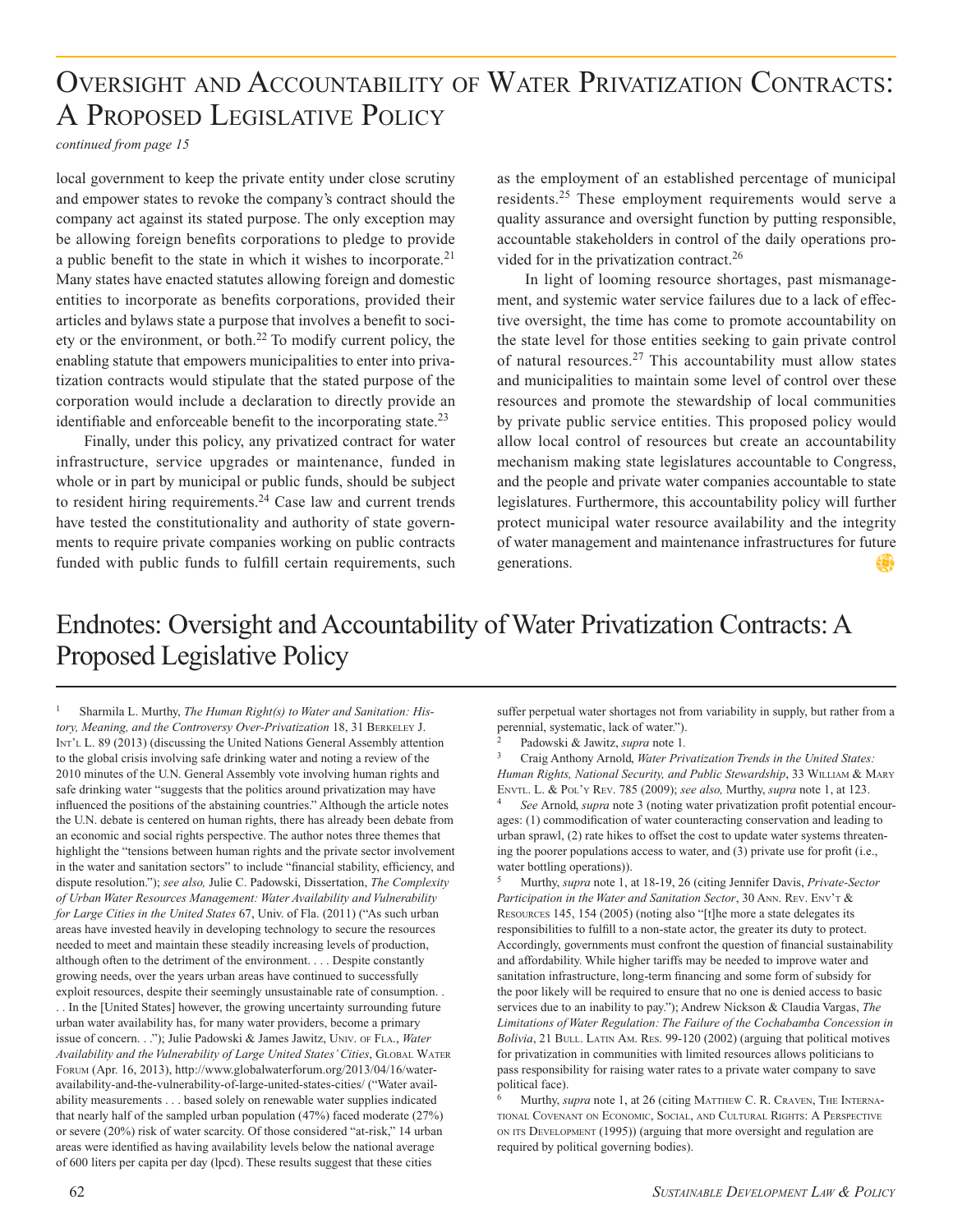Arnold, *supra* note 3; *see also*, ROBIN A. JOHNSON ET AL., LONG-TERM Contracting for Water and Wastewater services 9, 11 (2002) ("Long-term contracts can produce other important benefits for the community. Hiring the existing workforce promotes continuity and helps avoid nasty, divisive labor battles. Cities can also enhance local economic development through long-term contracts. . . . It has often been seen that private sector companies become good 'corporate citizens' and get involved in worthwhile community activities, charities, etc. This adds additional value to long-term partnership arrangements as companies 'invest' in the communities they serve. . . . Management contracts also enable municipalities to overcome potential employee opposition to privatization. Surveys on privatization consistently show that employee opposition is the leading obstacle to privatization of public services. A management contract can lessen opposition by allowing employees to remain on the public payroll. As employees become more comfortable with private management, they may be more willing to work for the contractor in a full [operations and management] agreement."); *White v. Mass. Council of Constr. Emplrs*, 460 U.S. 204 (1983) (holding it constitutional for cities, acting as market participants, to condition wholly or partially city-funded public projects to be performed by city residents); *see also, United Bldg. & Constr. Trades Council v. Camden,* 465 U.S. 208 (1984) (citing *Toomer v. Witsell,* 334 U.S. 385 (1948) ("[The Privileges and Immunities Clause] does not preclude discrimination against citizens of other States where there is a 'substantial reason' for the difference in treatment. '[T] he inquiry in each case must be concerned with whether such reasons do exist and whether the degree of discrimination bears a close relation to them;'" and further noting that States should be given "considerable leeway in analyzing local evils and in prescribing appropriate cures . . . [t]his caution is particularly appropriate when a government body is merely setting conditions on the expenditure of funds it controls"); *see e.g.,* Benefit Corp Information Center, *State by State Legislative Status*, http://benefitcorp.net/state-by-state-legislative-status (last accessed Dec. 1, 2013) (listing the status of each state in passing a benefits corporation statute); BENEFIT CORP, 2013 STATE BY STATE SUMMARY CHART (2013), *available at* http://benefitcorp.net/storage/documents/2013\_State\_by\_ State\_Summary\_Chart.pdf (providing a summary of both model statutory and state by state statutory language).

8 Arnold, *supra* note 3, at 791-794 (citing Safe Drinking Water Act of 1974, Pub. L. No. 93-523, 88 Stat. 1660 (1974) (codified at 42 U.S.C. §§ 300f- 300j-26 (2006)), amended significantly by the Public Health Security and Bioterrorism Preparedness and Response Act of 2002, Pub. L. No. 107-188, 116 Stat. 594 (2002)); Shiney Varghese, *Privatizing U.S. Water,* Inst. for Agric. & Trade Policy 4 (2007), *available at* http://www.iatp.org/files/451\_2\_99838.pdf*; see also,* Johnson et al., *supra* note 7, at 4 ("The 1997 changes were not the first time the tax law guidelines governing partnerships were changed. Before a 1986 tax law change, the privatization landscape included both short-term contract-operations arrangements and long-term (20-year) private-ownership arrangements. Under the latter, private-sector partnerships allowed for facilities to be upgraded or expanded, and new facilities to be designed, built, financed, operated, and owned by private partners. The 1986 tax law changes removed tax benefits for private ownership and the market became almost entirely short-term contract-operations arrangements. These arrangements were quite successful. Many companies in the business enjoyed a greater than 90[%] renewal rate in lieu of reprocurement.").

9 Varghese, *supra* note 8, at 2-3; *see also* Murthy, *supra* note 1, at 126; Arnold, *supra* note 3, at 791.

Arnold, *supra* note 3, at 828 ("Private control and commodification of water threaten the *integrity* and *sustainability* of waters, water systems, and watersheds in interconnected human and natural systems" by failing "to achieve *ecological integrity and sustainability*, because water is treated as disaggregated into discrete units of private control and consumption, instead of being considered part of interdependent human and natural communities." (emphasis in original)); see also ERIC FREYFOGLE, WHY CONSERVATION IS FAILING AND HOW IT Can Regain Ground (2006); Robert Glennon, Water Follies: Groundwater Pumping and the Fate of America's Fresh Waters (2002); Sandra Postel and Brian Richter, Rivers for Life: Managing Water for People and Nature (2003); Jonathan Adler, *Water Marketing as an Adaptive Response to the Threat of Climate Change,* 31 Hamline L. Rev. 729 (2008).

11 Arnold, *supra* note 3, at 794, 799; Murthy, *supra* note 1, at 125-126, n. 178 (citing George R. G. Clarke, Katrina Kosec & Scott Wallsten, *Has Private Participation in Water and Sewerage Improved Coverage? Empirical Evidence from Latin America*, 21 J. Int'l Dev. 327, 335 (2009) and Douglas Jehl, *As Cities Move to Privatize Water, Atlanta Steps Back*, N.Y. Times, Feb. 10, 2003, http:// www.nytimes.com/2003/02/10/us/as-cities-move-to-privatize-water-atlantasteps-back.html).

12 Arnold, *supra* note 3, at 799-800 ("Atlanta entered into the contract in 1999 due to the inefficiencies and inadequacies of its public sector water operations, as well as high infrastructure-related costs. The parties, however, rushed through the bidding and approval process, failed to gather sufficient information, and did not negotiate carefully. Moreover, United [Water] ran the Atlanta system poorly, resulting in extensive complaints and widespread public and municipal regret over the privatization decision. It underbid the highly competitive contract to operate, maintain, and upgrade Atlanta's aging water infrastructure but blamed the city for allegedly failing to fully disclose the condition of its infrastructure. As United Water cut jobs and training to reduce expenses, it developed backlogs of thousands of work orders and delivered poor quality of water, often with inadequate pressure. As a result, water ran orange to brown for many customers, tinting clothes laundered in it and hair washed in it, and United Water had to issue numerous 'boil water' orders because low pressure or insufficient water treatment made the water unsafe to drink, even though some customers said that they did not receive notices until one to two days after the water became unsafe. In one example, United did not address a broken main gushing water into the street and washing away pavement during a severe drought for ten days, even though a customer notified United repeatedly. In addition, inefficiencies led to waste, such as failure to bill customers properly, which resulted in millions of dollars of lost revenues to the City of Atlanta. After city officials and United Water management agreed to terminate the contract after only four years, the city resumed operation of its water system under a new structure, making infrastructure upgrades, hiring new staff, and introducing new customer service processes." (citations omitted)).

<sup>13</sup> Peter Orszag, *Atlanta's Water War Is First in a Gathering Flood*, BLOOMberg (Mar. 20, 2012), http://www.bloomberg.com/news/2012-03-20/atlanta-swater-war-is-first-in-a-gathering-flood.html.

 $\frac{14}{15}$  *Id.* 

Varghese, *supra* note 8, at 6.

17 Varghese, *supra* note 8, at 6 ("More directly affecting the public drinking water supply is the increased use of bottled water. Despite community opposition, corporations such as Nestle, Coke and Pepsi have been successful in convincing the public that their bottled water is healthier than municipal water. According to a number of studies, bottled water usage is becoming pervasive, which in essence is participating in a new form of privatization of the drinking water supply. In the U.S., despite very high tap water quality standards (unlike bottled water, which is not regulated by EPA [U.S. Environmental Protection Agency]), more and more Americans feel the need to opt out of the public water system, and depend on bottled water. This loss of faith is less a result of underperformance of the water utility than of highly successful marketing strategies. This loss of faith sometimes seems shared even by the EPA itself. On December 12, 2006, EPA organized a listening session on 'Exploring Bottled Water as an Alternative Compliance Option for Chronic Contaminants Regulated under the Safe Drinking Water Act in Limited Situations for Non-Transient, Non-Community Water Systems.' In the listening session itself, citizens' groups argued that this initiative poses a new threat to public water systems.").

18 Arnold, *supra* note 3, at 803-804; *see also* Johnson et al., *supra* note 7, at 3 ("The landscape for contract operations was radically transformed in 1997. Long-term contracts for public utility operations were made possible when the Internal Revenue Service [('IRS')] issued Revenue Procedure 97-13 which allows operators to enter into contracts of up to 20 years in length. Prior to 1997, contracts for water and wastewater services not only were limited by the IRS to five years, but also needed a termination clause that allowed contract cancellation after only three years. In other words, a contractor could only be assured of a three-year involvement in a project. With such a narrow time frame, operators were limited in their ability to invest in infrastructure improvement. With the need for capital improvements that the water infrastructure requires, opportunities for building a mutually beneficial partnership over an extended term have become an attractive solution under the rule changes. The new federal rules also open the door to new possibilities of expanded efficiency and cost reductions.").

19 Arnold, *supra* note 3, at 799-800; *see also* Orszag, *supra* note 13.

<sup>20</sup> Johnson et al., *supra* note 7.

<sup>21</sup> The theory is that if a company wanted to incorporate anywhere in the United States or abroad, it could, but to provide public services, state policy would require the company to be a benefits corporation. The benefits corporation would be required to have a stated purpose to provide a public benefit to that state and reinvest a certain portion of the profits back into the corporation to allow it to carry on its purpose. The goal of this policy is a type of shared accountability: the corporation to the state and the state to state citizens. See

 $\frac{15}{16}$  *Id.*